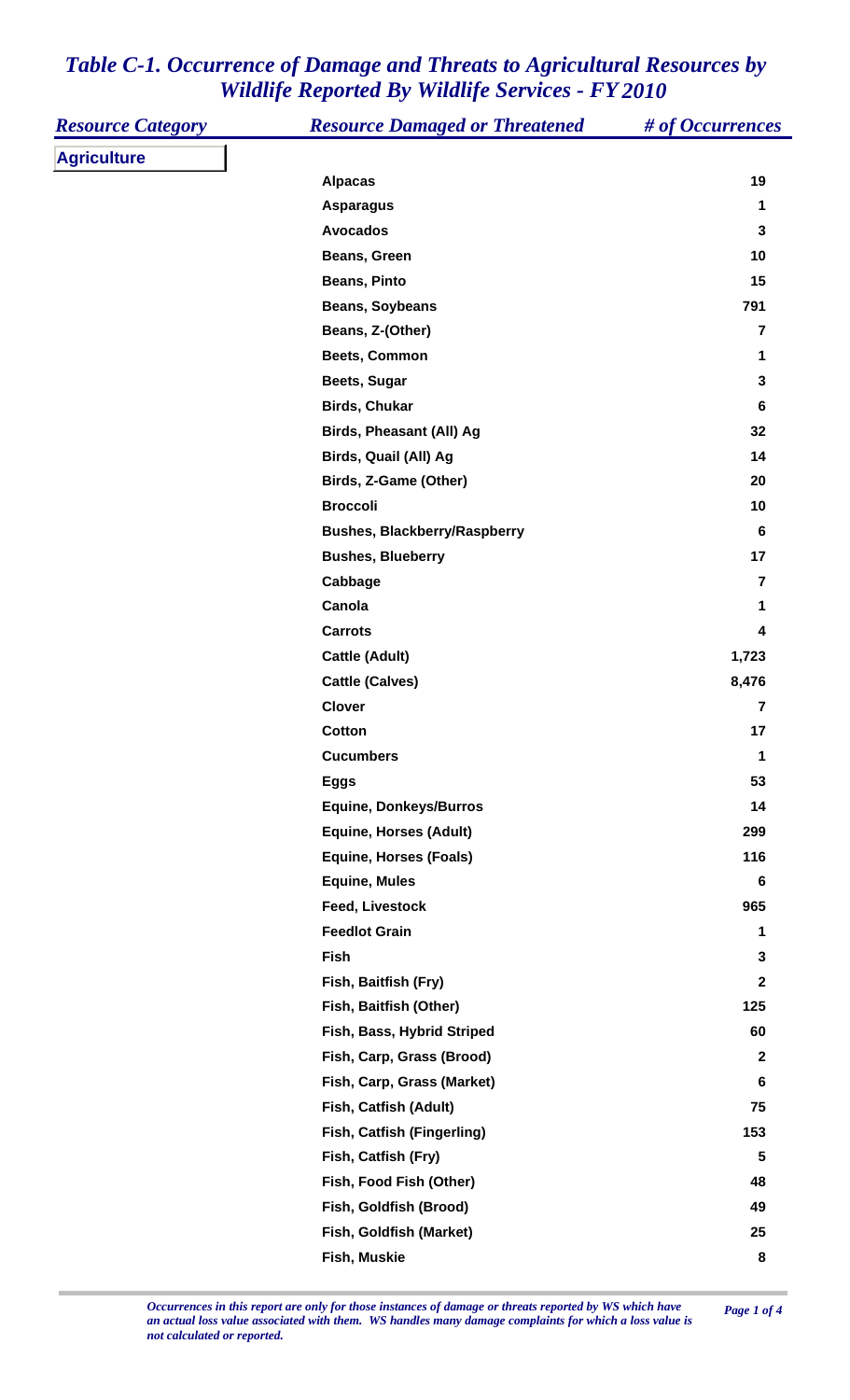| <b>Resource Category</b> | <b>Resource Damaged or Threatened</b> | # of Occurrences |
|--------------------------|---------------------------------------|------------------|
| <b>Agriculture</b>       |                                       |                  |
|                          | Fish, Ornamental (Brood)              | 56               |
|                          | Fish, Ornamental (Market)             | 21               |
|                          | Fish, Salmon (All) Ag                 | 5                |
|                          | Fish, Tilapia                         | 5                |
|                          | Fish, Trout, Z-(Other)                | 160              |
|                          | <b>Flax</b>                           | 1                |
|                          | <b>Fowl, Chickens (Game)</b>          | 38               |
|                          | Fowl, Chickens (Other)                | 1,771            |
|                          | <b>Fowl, Ducks (Domestic)</b>         | 332              |
|                          | Fowl, Emus                            | 5                |
|                          | Fowl, Geese (Domestic)                | 98               |
|                          | Fowl, Guineas                         | 51               |
|                          | <b>Fowl, Ostriches</b>                | 1                |
|                          | <b>Fowl, Pigeons (Domestic)</b>       | 23               |
|                          | <b>Fowl, Turkeys (Domestic)</b>       | 113              |
|                          | <b>Fruit, Apples</b>                  | 34               |
|                          | Fruit, Blackberries/Raspberries       | 11               |
|                          | <b>Fruit, Blueberries</b>             | 62               |
|                          | <b>Fruit, Cherries</b>                | 99               |
|                          | Fruit, Citrus (All)                   | 12               |
|                          | <b>Fruit, Cranberries</b>             | 44               |
|                          | <b>Fruit, Grapes/Muscadines</b>       | 275              |
|                          | <b>Fruit, Peaches</b>                 | 19               |
|                          | <b>Fruit, Pears</b>                   | $\mathbf{2}$     |
|                          | Fruit, Z-(Other)                      | 129              |
|                          | <b>Gardens, Truck</b>                 | 112              |
|                          | Ginseng                               | 52               |
|                          | <b>Goats, Meat (Adults)</b>           | 312              |
|                          | Goats, Meat (Kids)                    | 603              |
|                          | <b>Goats, Mohair (Adult)</b>          | 95               |
|                          | Goats, Mohair (Kids)                  | 182              |
|                          | Goats, Z-(Other Adults)               | 892              |
|                          | Goats, Z-(Other Kids)                 | 793              |
|                          | Grain, Stored (Non-Livestock)         | $\mathbf{2}$     |
|                          | <b>Grains, Barley</b>                 | 22               |
|                          | <b>Grains, Corn (Field)</b>           | 1,257            |
|                          | Grains, Corn (Indian)                 | $\mathbf{2}$     |
|                          | <b>Grains, Corn (Sweet)</b>           | 154              |
|                          | Grains, Milo                          | 37               |
|                          | Grains, Oats                          | 51               |
|                          | <b>Grains, Rice</b>                   | 354              |
|                          | Grains, Rice (Wild)                   | 10               |
|                          | Grains, Rye                           | 16               |
|                          | <b>Grains, Wheat</b>                  | 309              |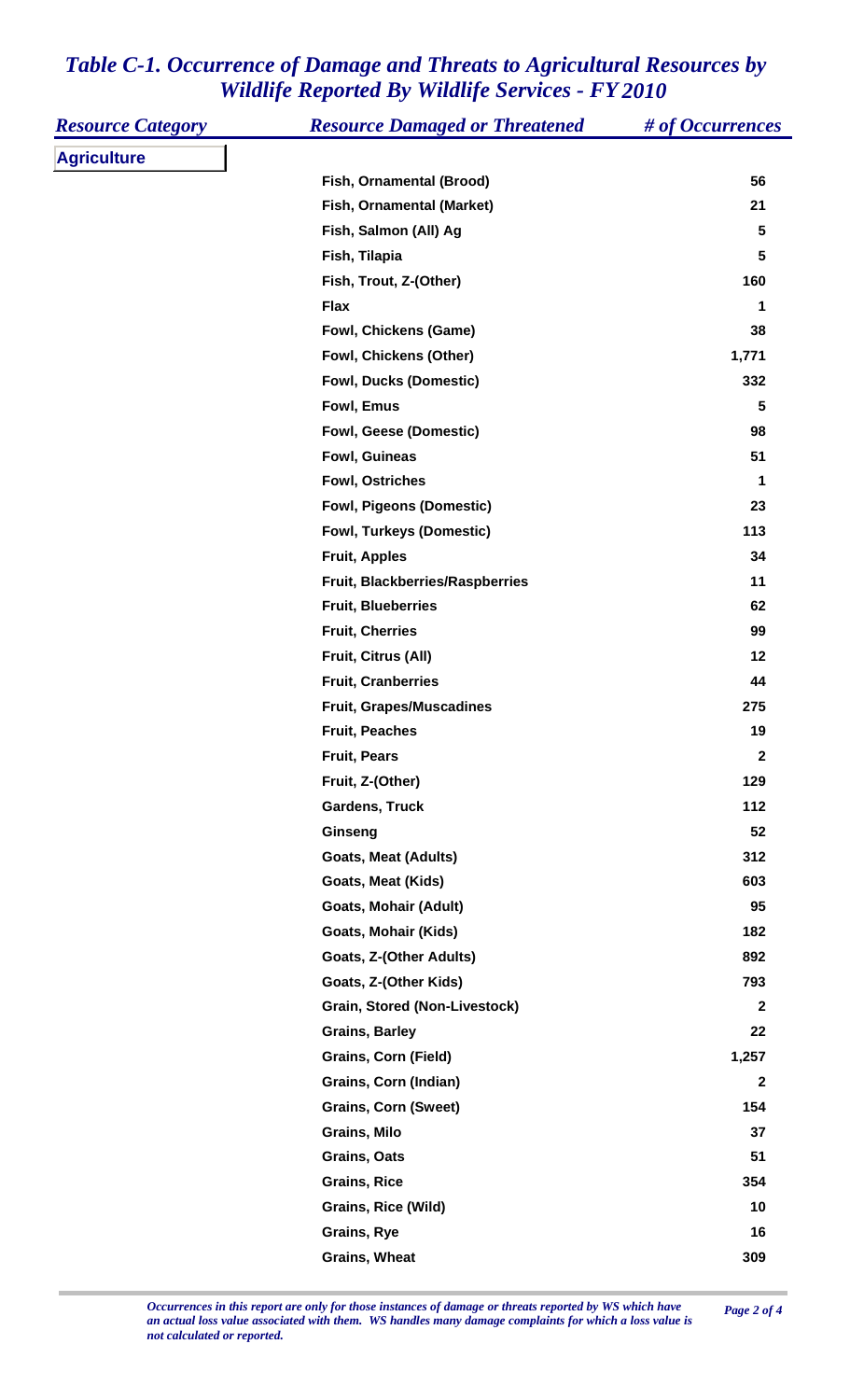| <b>Resource Category</b> | <b>Resource Damaged or Threatened</b>       | # of Occurrences |
|--------------------------|---------------------------------------------|------------------|
| <b>Agriculture</b>       |                                             |                  |
|                          | Grains, Z-(Other)                           | 124              |
|                          | Grasses/Sod                                 | 137              |
|                          | Hay (Stack/Bales)                           | 83               |
|                          | Hayfields, Alfalfa                          | 438              |
|                          | <b>Hayfields, Mixed Species</b>             | 217              |
|                          | Hives (Bees, Honey, Structures)             | 343              |
|                          | Lettuce                                     | 33               |
|                          | Llamas (All)                                | 57               |
|                          | Mammals, Bison (Buffalo) Ag                 | 27               |
|                          | <b>Mammals, Deer, Axis</b>                  | 32               |
|                          | <b>Mammals, Deer, Fallow</b>                | 21               |
|                          | Mammals, Deer, White-Tailed Ag              | 194              |
|                          | Mammals, Elk (Wapiti) Ag                    | 1                |
|                          | <b>Mammals, Furbearers (Farm-Raised)</b>    | $\mathbf{2}$     |
|                          | <b>Mammals, Z-Exotic Game (Other)</b>       | 163              |
|                          | Mammals, Z-Native Game (Other)              | 15               |
|                          | <b>Melons, Canteloupe</b>                   | 13               |
|                          | <b>Melons, Watermelons</b>                  | 67               |
|                          | Melons, Z-(Other)                           | 6                |
|                          | Nuts, Almond                                | $\bf 6$          |
|                          | <b>Nuts, Filberts/Hazel</b>                 | $\mathbf{2}$     |
|                          | <b>Nuts, Pecans</b>                         | 103              |
|                          | Nuts, Pistachio                             | 15               |
|                          | Nuts, Walnut                                | 14               |
|                          | <b>Onions</b>                               | 1                |
|                          | <b>Pasture</b>                              | 1,796            |
|                          | Peafowl, Common                             | 20               |
|                          | <b>Peanuts</b>                              | 11               |
|                          | Peas                                        | 9                |
|                          | <b>Peppers, Chilies</b>                     | 12               |
|                          | Peppers, Sweet                              | 1                |
|                          | <b>Plants, Aquatic</b>                      | 1                |
|                          | Plants, Commercial Nursery/Greenhouse (All) | 104              |
|                          | <b>Plants, Grapes/Muscadines</b>            | 62               |
|                          | <b>Potatoes</b>                             | 24               |
|                          | <b>Pumpkins</b>                             | 37               |
|                          | <b>Rabbits (Domestic)</b>                   | 16               |
|                          | Rangeland                                   | 627              |
|                          | Sap, Maple                                  | 1                |
|                          | <b>Sheep (Adult)</b>                        | 3,196            |
|                          | Sheep (Lambs)                               | 5,826            |
|                          | Shellfish, Crawfish                         | 85               |
|                          | Shellfish, Prawns/Shrimp (All)              | 3                |
|                          | Shellfish, Z-(Other) Ag                     | $\mathbf 2$      |